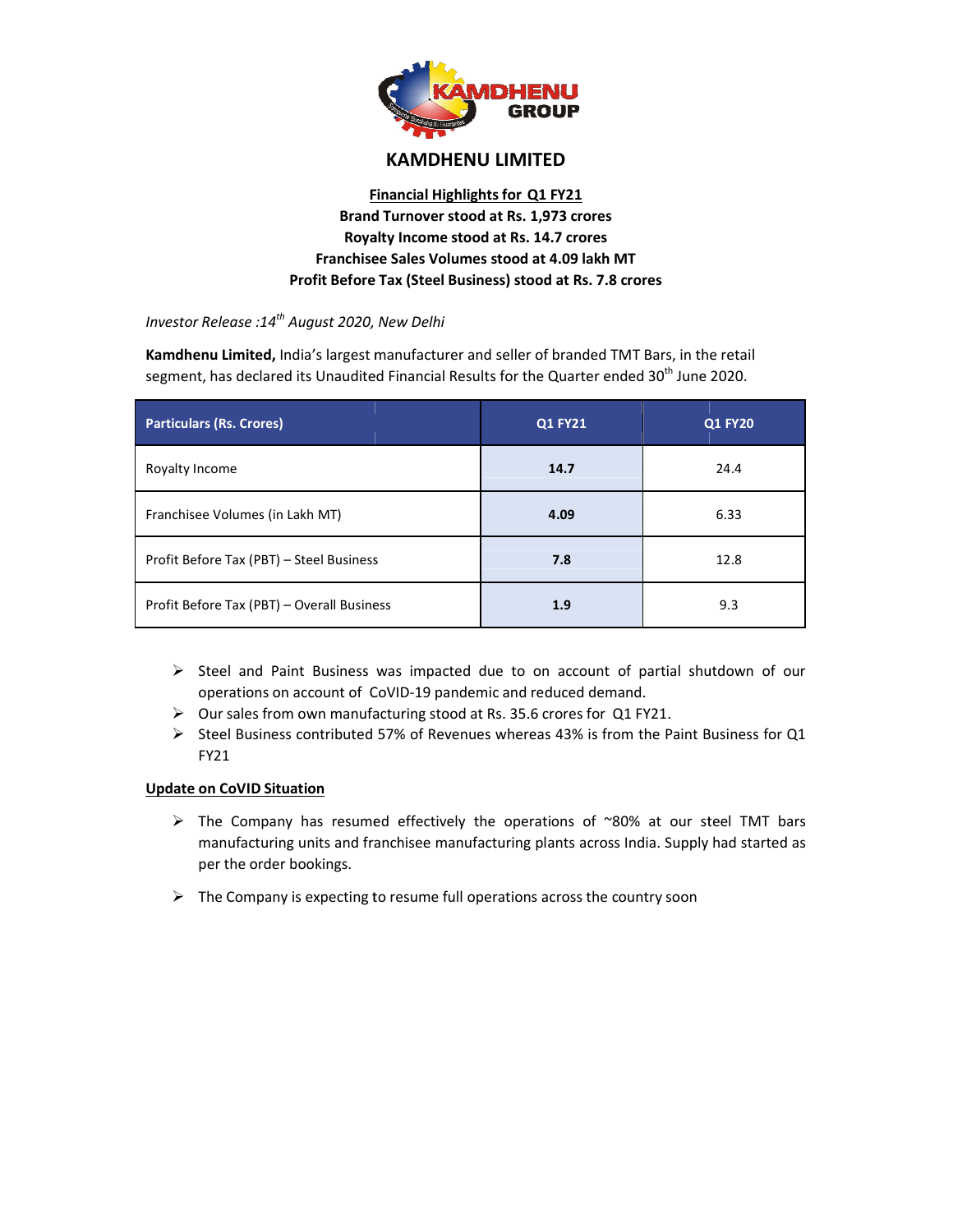

### *Commenting on the results and performance, Mr. Satish Kumar Agarwal, Chairman & Managing Satish Director said:*

*"The Quarter gone by has been challenging one for the steel industry as a whole. CoVID The Quarter gone by has been challenging one for the steel industry as a whole. CoVID-19 pandemic has caused the operations to come to a grinding halt which The by to has impacted our business. It is reflected in the lower revenues and profitability of the Company. With the subsequent easing of the lockdown guidelines, our Company has slowing started getting back to normalcy in our operations and we are currently operating at over ~80% of our installed capacity. We are continuously ramping up operations on daily basis. The situation on the lower revenues and profitability of the Company. With the subsequent easing of the lockdown*<br>guidelines, our Company has slowing started getting back to normalcy in our operations and we are<br>currently

*which may impact our sales since our franchisee units are spread across the country. However, we*  are hopeful that the business environment improves going ahead. We expect to get back to normalcy<br>in the second half of the year.<br>Despite of the difficult situation and partial shutdown of the operations of the plants, our *in the second half of the year.* 

*Despite of the difficult situation and partial shutdown of the operations of the plan has managed to achieve a brand turnover of Rs. 1,973 crores and Royalty income of Rs.14.7 crores during Q1FY21. Kamdhenu has always believed in constantly evolving and adopting ourselves with*  has managed to achieve a brand turnover of Rs. 1,973 crores and Royalty income of Rs.14.7 crores<br>during Q1FY21. Kamdhenu has always believed in constantly evolving and adopting ourselves with<br>the ever-changing environment. *our customers. in the lower revenues and profitability of the Company. With the subsequent easing of the lockdown* guidelines, our Company has slowing started getting back to normalcy in our operations and we are currently operation on

*The Steel sector in India has started showing signs of improvement as the finished steel production improved month on month in the last three months. Many Steel majors have increased prices of steel counting on the strong improved month on month in the last three months. Many Steel majors have increased prices of steel counting on the strong recovery in domestic demand. With subsequent phases of unlocking in the economy, the construction activities will also return to previous levels and new projects and constructions will be undertaken.* 

*Coming to the paint business, the Company has reported revenues of Rs. 38 crores for Q1FY21. It was lower due to reduced demand and logistic issues faced due to CoVID-19 lockdown. We are seeing green shoots in the paint business and we expect normalcy to resume soon. counting on the strong recovery in domestic demand. With subsequent phases ceconomy, the construction activities will also return to previous levels and constructions will be undertaken.*<br>*Coming to the paint business, th* 

*The Company is responsible towards the society and has undertaken the initiative under its CSR wing, Kamdhenu Jeevandhara Foundation. Our Company has donated Rs.71 lakhs to the Prime Minister*  CARES Fund to support the ongoing relief efforts in the current CoVID-19 situation.

*We are continuously putting efforts to improve our cost efficiencies and are conscious of product development and we are fully committed for the same. We believe in taking challenges in the current crisis and prepared to adjust to these changing t* continuously putting efforts to improve our cost efficiencies and are<br>ment and we are fully committed for the same. We believe in taking ch<br>d prepared to adjust to these changing times as the business requires"